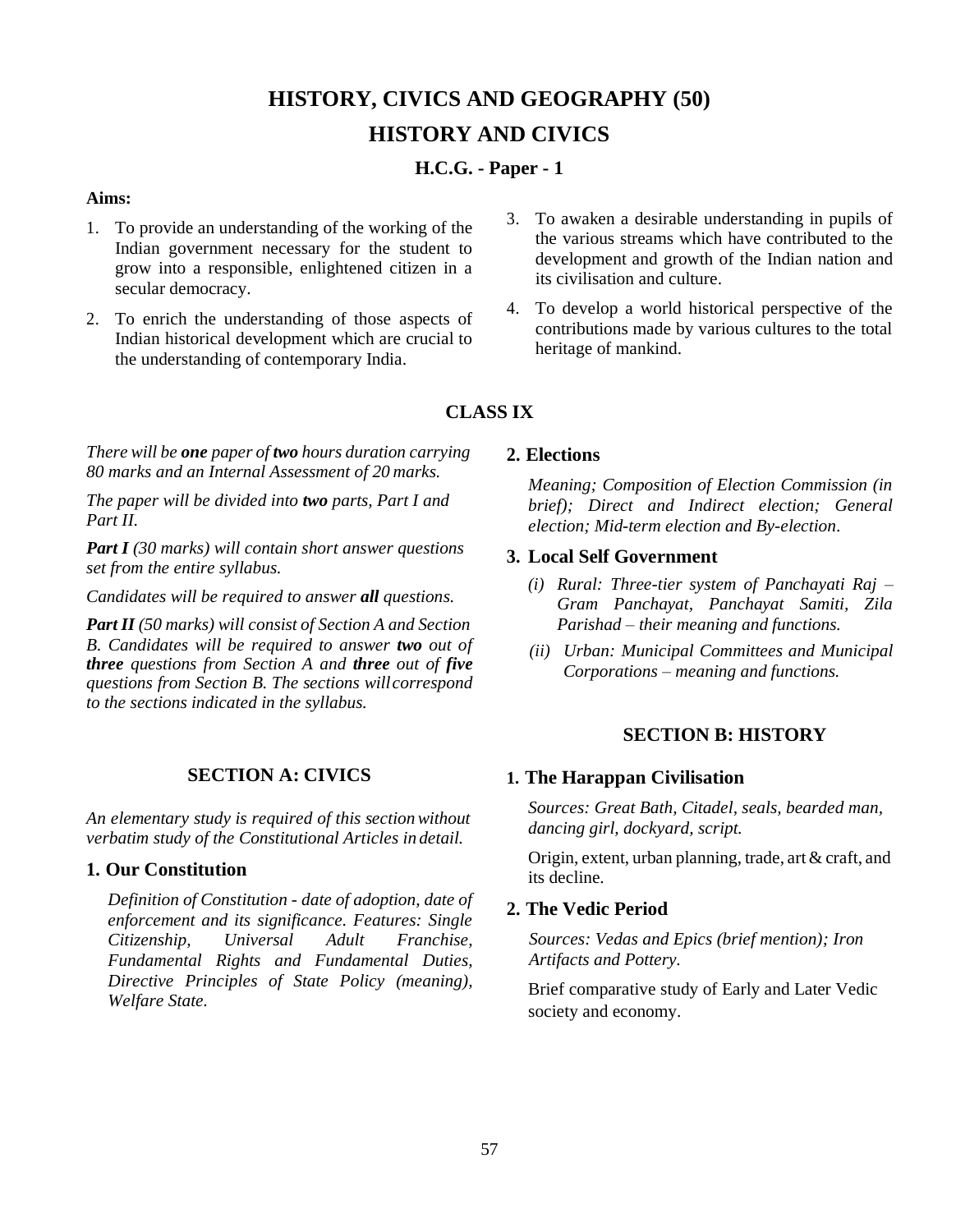# **3. Jainism and Buddhism**

*Sources: Angas, Tripitikas and Jatakas (brief mention).*

Causes for their rise in the  $6<sub>th</sub>$  century B.C.; **Doctrines** 

# **4. The Mauryan Empire**

*Sources: Arthashastra, Indika, Ashokan Edicts, Sanchi Stupa.*

Political history and administration (Chandragupta Maurya and Ashoka); Ashoka's Dhamma.

### **5. The Sangam Age**

*Sources: Tirukkural and Megaliths.*

A brief study of society and economy.

### **6. The Age of the Guptas**

*Sources: Account of Fa-hien*; *Allahabad Pillar Inscription.*

Political history and administration (Samudragupta and Chandragupta Vikramaditya); Contribution to the fields of Education (Nalanda University), Science (Aryabhatta) and Culture (works of Kalidasa, Deogarh temple)

#### **7. Medieval India**

(a) The Cholas

*Sources: Inscriptions; Brihadishwara Temple.*

*Political history and administration (Rajaraja I, Rajendra I).*

(b) The Delhi Sultanate

*Sources: Inscriptions; Qutab Minar.*

*Political history and administration (Qutbuddin Aibak, Alauddin Khilji and Muhammad Bin Tughlaq*).

(c) The Mughal Empire

*Sources: Ain-i-Akbari, Taj Mahal, Jama Masjid and Red Fort.*

*Political history and administration (Babur, Akbar and Aurangzeb).*

(d) Composite Culture

*Sources: Bijak, Guru Granth Sahib, Ajmer Sharief, St. Francis Assisi Church (Kochi).*

*Significance of Bhakti Movements and Sufism (Mirabai, Sant Jnaneswar and Hazrat Nizamuddin).*

*Influence of Christianity (St. Francis Xavier).*

## **8. The Modern Age in Europe**

- *(a) Renaissance – definition, causes (capture of Constantinople, decline of Feudalism, new trade routes, spirit of enquiry and invention of the printing press) and impact on art, literature and science (Leonardo Da Vinci, William Shakespeare and Copernicus).*
- *(b) Reformation – causes (dissatisfaction with the practices of the Catholic Church and new learning); Martin Luther's contribution, Counter Reformation.*
- *(c) Industrial Revolution – definition. Comparative study of Socialism and Capitalism.*

### **INTERNAL ASSESSMENT**

Any **one** project/assignment related to the syllabus.

#### **Suggested Assignments**

- 'The Indian constitution protects the rights of children, women, minorities and weaker sections.' Elaborate on the basis of a case study.
- 'Fundamental Duties complement Fundamental Rights.' Illustrate with the help of a Power Point Presentation.
- Highlight the civic issues of your locality and what suggestions would you offer to address them.
- Visit a museum or local site of historical importance and discuss its significance.
- Discuss the art and architectural features of any of these monuments: Buddhist Caves, Ajanta; Iron Pillar, Mehrauli; Gol Gumbaz, Bijapur; Mattancherry Synagogue, Cochin; Kamakhya Temple, Guwahati; St. Thomas Basilica, Chennai; Tower of Silence, Mumbai.
- Make a pictorial presentation of inventions and innovations as a result of the Industrial Revolution.
- Make a comparative study of the Harappan and the Mesopotamian Civilisations.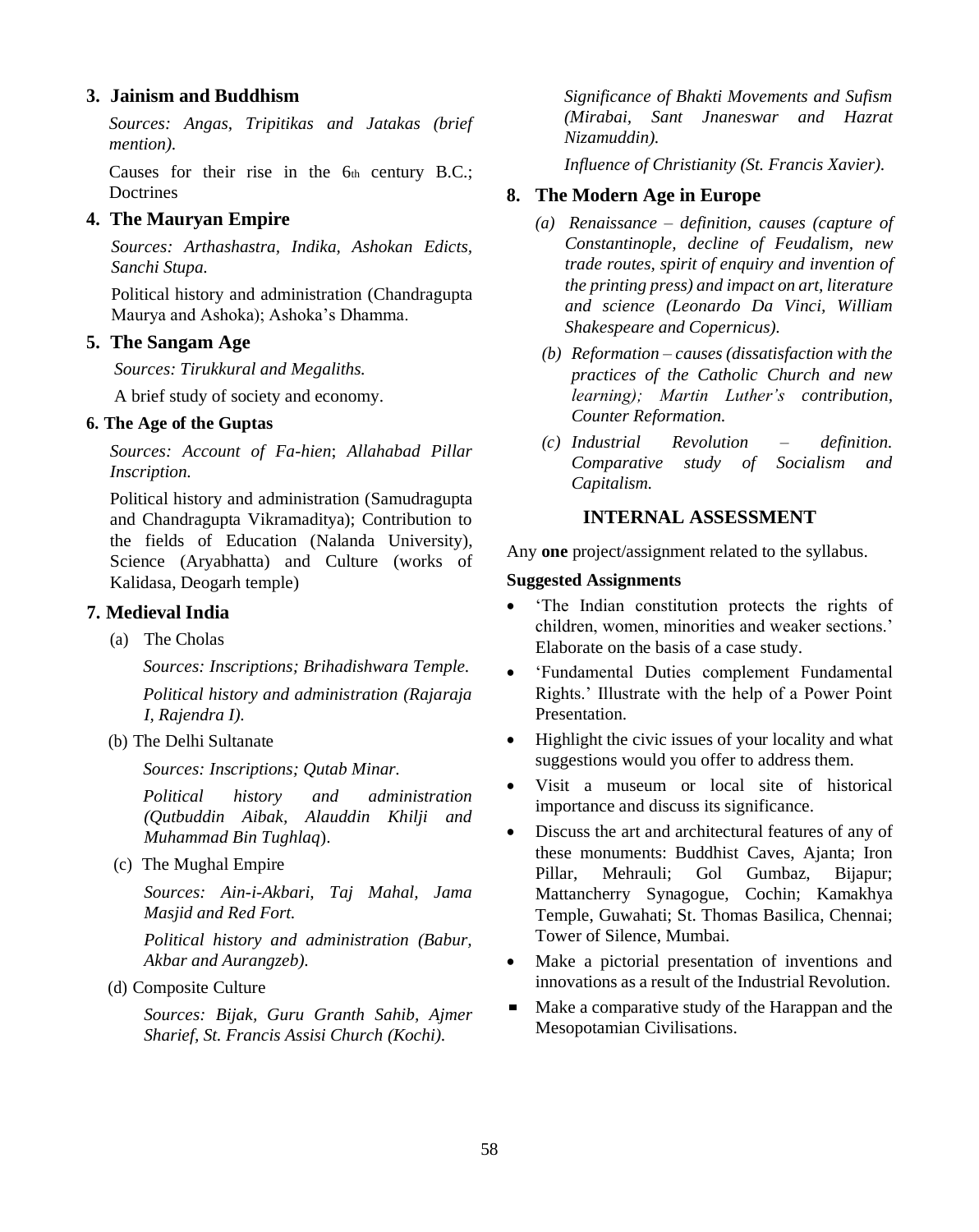# **CLASS X**

*There will be one paper of two hours duration carrying 80 marks and an Internal Assessment of 20 marks.*

*The paper will be divided into two parts, Part I and Part II.*

*Part I (30 marks) will contain short answer questions set from the entire syllabus.*

*Candidates will be required to answer all questions.*

*Part II (50 marks) will consist of Section A and Section B. Candidates will be required to answer two out of three questions from Section A and three out of five questions from Section B. The sections willcorrespond to the sections indicated in the syllabus.*

# **SECTION A: CIVICS**

### **1. The Union Legislature**

*Meaning of the federal setup in India.*

- *(i) Lok Sabha - term, composition, qualifications for membership. Parliamentary procedures: a brief idea of sessions, quorum, question hour, adjournment and no-confidence motion. Speaker – election and functions.*
- *(ii) Rajya Sabha – composition, qualifications for membership, election, term, Presiding Officer.*

*Powers and functions of Union Parliament – (legislative, financial, judicial, electoral, amendment of the Constitution, control over executive). Exclusive powers of the two Houses.*

#### **2. The Union Executive**

(a) The President:

*Qualifications for election, composition of Electoral College, reason for indirect election, term of office, procedure for impeachment.*

*Powers (executive, legislative, financial, judicial, discretionary and emergency)*

(b) The Vice-President:

*Qualifications for election, term of office and powers*.

*(c)* Prime Minister and Council of Ministers: *Appointment, formation of Council of Ministers, tenure, functions - policy making, administrative, legislative, financial, emergency. Position and powers of the Prime Minister. Collective and individual responsibility of the members of the Cabinet.*

*Distinction between the Council of Ministers and the Cabinet*.

### **3. The Judiciary**

(a) The Supreme Court:

*Composition, qualifications of judges, appointment, independence of judiciary from the control of executive and legislature; Jurisdiction and functions: Original, Appellate, Advisory, Revisory, JudicialReview and Court of Record. Enforcement of Fundamental Rights and Writs.*

(b) The High Courts:

*Composition, qualifications of judges, appointment; Jurisdiction and functions: Original, Appellate, Revisory, Judicial Review and Court of Record. Enforcement of Fundamental Rights and Writs*.

(c) Subordinate Courts:

*Distinction between Court of the District Judge and Sessions Court.*

*Lok Adalats: meaning and advantages.*

# **SECTION B: HISTORY**

# **1. The Indian National Movement (1857 – 191**7**)**

(a) The First War of Independence, 1857

*Only the causes (political, socio-religious, economic and military) and consequences will be tested. [The events, however, need to be mentioned in order to maintain continuity and for a more comprehensive understanding.]*

(b) Factors leading to the growth of Nationalism– *economic exploitation, repressive colonial policies, socio-religious reform movements (brief mention of contribution of Raja Rammohan Roy and Jyotiba Phule) and role of the Press*.

Foundation of the Indian National Congress  *the Indian National Association (Surendranath Banerjee) and the East India Association (Dadabhai Naoroji) as precursors. Immediate objectives of the Indian National Congress the first two sessions and their Presidents should be mentioned.*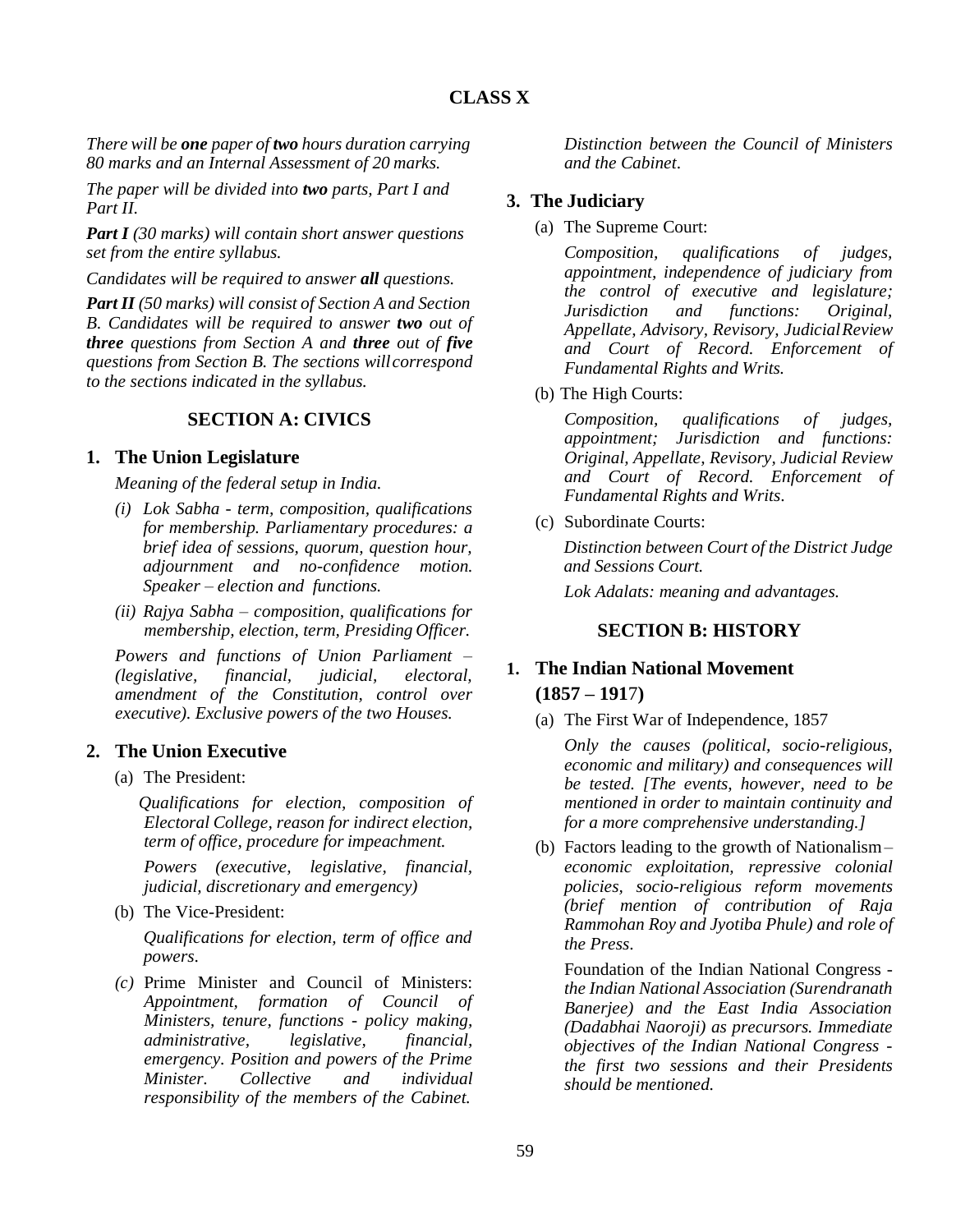*(c)* First Phase of the Indian National Movement (1885-1907) - *objectives and methods of struggle of the Early Nationalists. Any two contributions of Dadabhai Naoroji, Surendranath Banerjee and Gopal Krishna Gokhale.*

Second Phase of the Indian National Movement (1905-1916) - *Brief mention of the causes of the Partition of Bengal and its perspective by the Nationalists. Brief mention of Surat Split of 1907; objectives and methods of struggle of the Radicals. Any two contributions of Bal Gangadhar Tilak, Bipin Chandra Pal and Lala Lajpat Rai. The Muslim League; Factors leading to the formation of the Muslim League and its objectives. Brief mention of the significance of the Lucknow Pact - 1916.*

### **2. Mass Phase of the National Movement (1915-1947)**

- *(a)* Mahatma Gandhi *Non-Cooperation Movement : causes (Khilafat Movement, Rowlatt Act, Jallianwala Bagh Tragedy), programme and suspension – Chauri Chaura incident and impact of the Movement; the Civil Disobedience Movement: causes (reaction to the Simon Commission, Declaration of Poorna Swaraj at the Lahore Session of 1929), Dandi March, programme and impact of the Movement, Gandhi-Irwin Pact and the Second Round Table Conference; the Quit India Movement:causes (failure of the Cripps Mission, Japanese threat), Quit India Resolution and the significance of the Movement.*
- (b) Forward Bloc *(objectives)* and INA *(objectives and contribution of* Subhas Chandra Bose).
- *(c)* Independence and Partition of India *Cabinet Mission Plan (clauses only); Mountbatten Plan (clauses and its acceptance); and the Indian Independence Act of 1947 (clauses only).*

### **3. The Contemporary World**

(a) The First World War

*Causes (Nationalism and Imperialism, Armament Race, division of Europe and Sarajevo crisis) and Results (Treaty of*

*Versailles, territorial rearrangements, formation of League of Nations).*

(b) Rise of Dictatorships

*Causes for the rise of Fascism in Italy and the rise of Nazism in Germany. A comparative study of Mussolini's Fascist and Hitler's Nazi ideologies.*

(c)The Second World War

*Causes (Dissatisfaction with the Treaty of Versailles, Rise of Fascism and Nazism, Policy of Appeasement, Japanese invasion of China, Failure of League of Nations and Hitler's invasion of Poland). Brief mention of the attack on Pearl Harbour and bombing of Hiroshima and Nagasaki. Consequences (Defeat of Axis Powers, Formation of the United Nations and Cold War).*

- (d) United Nations
	- (i) The objectives of the U.N.

*The composition and functions of the General Assembly, the Security Council, and the International Court of Justice.*

- (ii) Major agencies of the United Nations: *UNICEF, WHO and UNESCO - functions only*.
- (e) Non Aligned Movement.

*Brief meaning; objectives; Panchsheel; role of Jawaharlal Nehru; Names of the architects of NAM.*

# **INTERNAL ASSESSMENT**

Any one project/assignment related to the syllabus.

# **Suggested Assignments**

- Compare the Parliamentary and Presidential forms of Government with reference to India and the U.S.A.
- Conduct a mock Court and record the proceedings.
- Present a life sketch and contributions of any one of the following Presidents of India –
- Dr. Rajendra Prasad, Dr. S. Radhakrishnan and Dr. A.P.J. Abdul Kalam (or any other).
- Present a book review of any one of the following works: Dadabai Naoroji's 'Poverty and un-British rule in India', Gandhi's 'The Story of my Experiments with Truth', Nehru's 'Discovery of India', Bhagat Singh's 'Why I am an Atheist', Vijayalakshmi Pandit's 'The Scope of Happiness: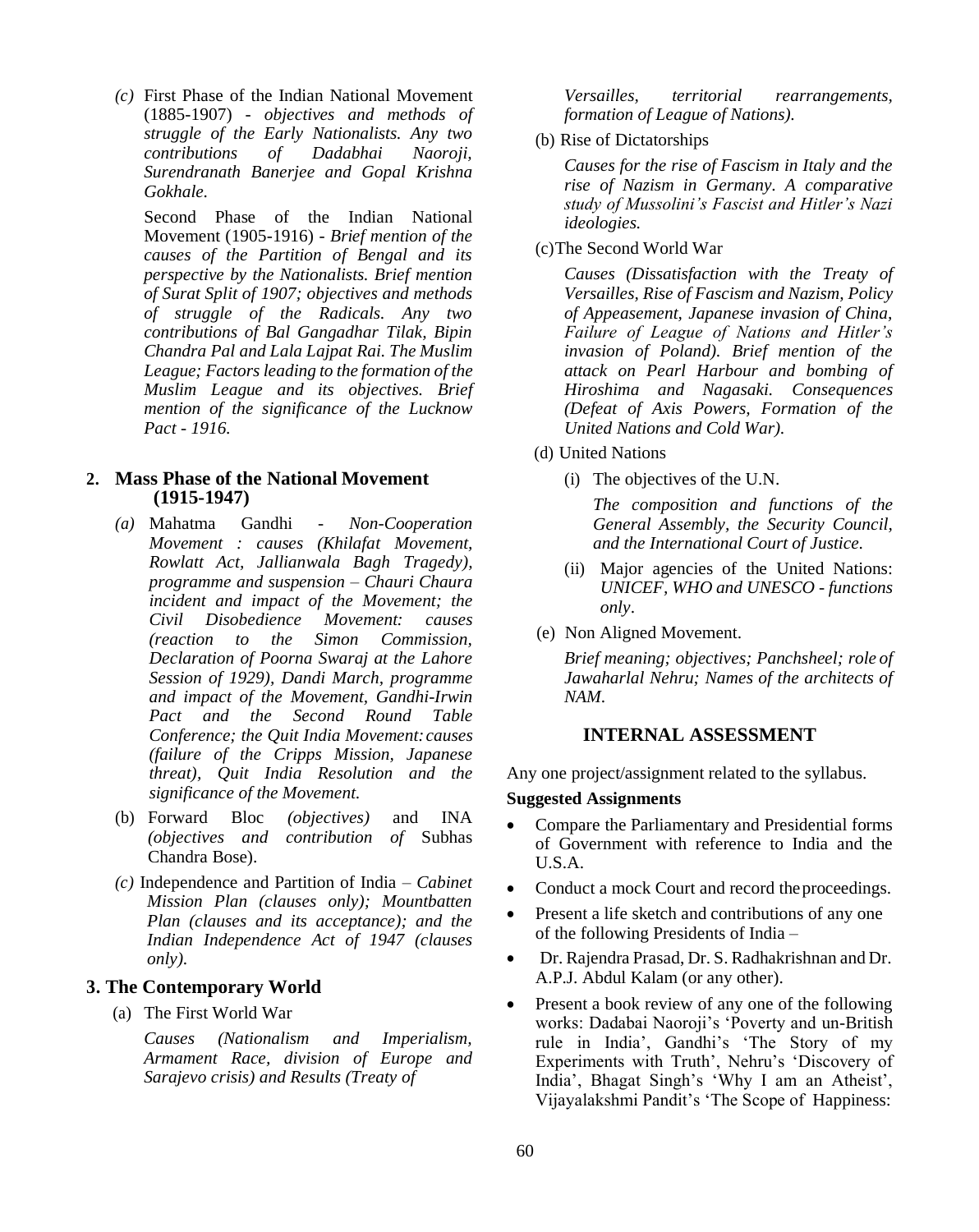A Personal Memoir', Abdul Kalam's 'Wings of Fire'.

- Discuss the relevance of any one of the following films to understand the history of  $20<sub>th</sub>$  Century Europe: The Book Thief, Schindler's List, Escape to Victory, The Boy in Striped Pyjamas, Life is Beautiful, The Sound of Music, Gandhi (Richard Attenborough), Sardar (Ketan Mehta), Netaji Subhas Chandra Bose - The Forgotten Hero (Shyam Benegal).
- Highlight the work and achievements of any one Nobel Laureate - Malala Yousafzai or Kailash Satyarthi.
- Make a powerpoint presentation on India's Independence and Partition.
- Make a presentation on the influence of Gandhian principles on Martin Luther King / Nelson Mandela.
- Prepare a report on the contributions of any one of the following agencies of the United Nations – UNESCO / WHO / UNICEF / ILO / UNDP / FAO.
- Present a case study of any recent human rights violations and redressal mechanisms available to prevent such instances in the future.

# **EVALUATION**

The assignments/project work is to be evaluated bythe subject teacher and by an External Examiner. (The External Examiner may be a teacher nominated by the Head of the School, who could be from the faculty, **but not teaching the subject in the section/class**. For example, a teacher of History of Class VIII may be deputed to be an External Examiner for Class X, History projects.)

The Internal Examiner and the External Examiner will assess the assignments independently.

### **Award of marks (20 Marks)**

Subject Teacher (Internal Examiner) 10 marks

External Examiner 10 marks

The total marks obtained out of 20 are to be sent to the Council by the Head of the School.

The Head of the school will be responsible for the online entry of marks on the Council's CAREERS portal by the due date.